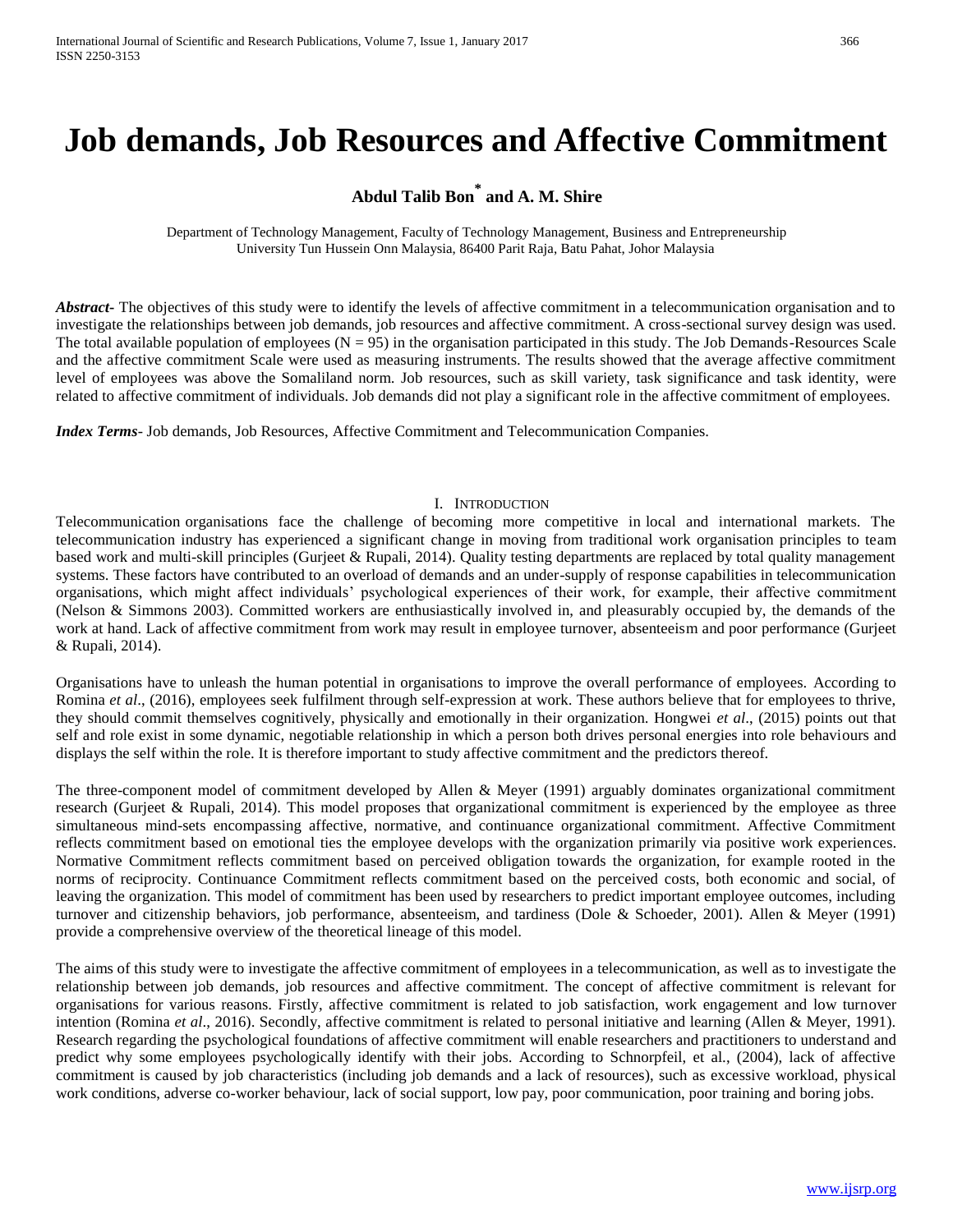## II. LITERATURE REVIEW

# *A. Affective Commitment*

Allen & Meyer, (1991) identify three components of commitment: affective commitment, continuance commitment, and normative commitment. Affective commitment is defined as individuals feeling closer to the organization emotionally and to have involvement with the organization and its goals. The employees who have strong affective commitment continue to work in the organization because they want to. When employees feel that the organization is responsible toward them such as offering salaries higher than industry average, they tend to reciprocate with positive attitudes toward the organization, including affective bonds and feelings of loyalty.

The antecedents leading to affective commitment are separated into 4 categories: personal characteristics, job characteristics, work experiences and structural characteristics (Allen, Meyer 1991). According to Long & Yan, (2014), age, gender, education level, individual values and desire to success and etc are personal characteristics. Gilbert and Ivancevich refers that management style, work stress, employee award system and the responsibility degree given to employees are job characteristics. As Long & Yan, 2014 mentions, the size of the organization, the formalization degree, the degree of control, working hours, wage system, the career opportunities reflect the structural properties of the organization (Long & Yan, 2014). Work experiences are the most effective one to create affective commitment. Because it fulfills employees' psychological needs to feel comfortable and competent within the organization. Organizational reliability, openness to new ideas, equity, role and purpose clarity meet the needs of employees' feeling comfortable in the work place. On the other hand a challenging job, difficulty of goals, feedbacks made by the management and participation in decision lead people to feel competent. According to Allen and Meyer's survey, that was implemented by a university and two manufacturing firms, the employees commit emotionally to the organizations if they feel competent and comfortable in their work place (Allen, Meyer 1991).

The common point of organizational commitment components is that the employees continue to remain in the organization whatever they feel positive or negative (Long & Yan, 2014). For instance, although the employees have weak affective and normative commitment, the lack of alternatives can lead them to have a strong affective commitment (Ceylan, Bayram, 2006). However the main important point here for the organization is the performance and efficiency of the employee. The altitudes and performance of employees in work place depends on what they perceive about the organization (Allen, Meyer 1991). For instance, when employees perceive that "their" organization acts as a "true organization", they form positive images about it. They feel proud to identify with such an organization, develop their self-esteem, form affective bonds with the organization, develop a sense of loyalty, and make efforts to perform better and to benefit the whole organization (Long  $\&$  Yan, 2014). The researches show that the individuals, who bond to their organization emotionally, have higher work performance. The results of Jing and Xiao-hua's survey indicate that there is a positive relationship between affective commitment and work performance (Jing & Xiaohua, 2009). Also as the employee satisfaction increases, there will be increase in work performance.

# *B. Job demands, Job Resources and Affective Commitment*

Limited information is available regarding the relationship between affective commitment and job demands. Jyoti & Rajib, (2016) define job demands as the degree to which the environment contains stimuli that peremptorily require attention and response. Jyoti & Rajib, (2016) refer to job demands as those physical, psychological, social or organisational aspects of the job that require sustained physical and psychological effort and that are therefore associated with certain physiological and psychological costs. Quantitative job demands refer to the amount of work required and the available timeframe, while qualitative workload involves employees' affective reactions to their jobs. Although job demands are not necessarily seen as negative, they may turn into job stressors when meeting those demands requires high effort and is therefore associated with high costs that elicit negative responses such as depression, anxiety or burnout. Work overload or high demands may also occur if an individual does not have the necessary skills, abilities and support to meet these demands (Schaufeli & Bakker, 2004). According to Jyoti & Rajib, (2016), job demands drain the employee's energy and, in an attempt to cope with the resulting exhaustion, the employee withdraws mentally. When the employee withdraws mentally, his/her affective commitment levels will decrease. Todd & Mari-Amanda, (2016) found that job demands lead to burnout, which in turn might impact on the affective commitment of employees. Job resources seem to increase affective commitment. According to Schaufeli & Bakker (2004), job resources refer to those physical, psychological, social or organisational aspects of the job that either reduce job demands and the associated physiological costs or that are functional in achieving work goals or stimulating personal growth, learning and development. Job resources are not only necessary for dealing with job demands and getting things done, but are also important in their own right (Hobfoll, 2002). In the so-called motivational process (Schaufeli & Bakker 2004), job resources are linked, via affective commitment, to organisational outcomes. Job resources can play an intrinsic motivational role in fostering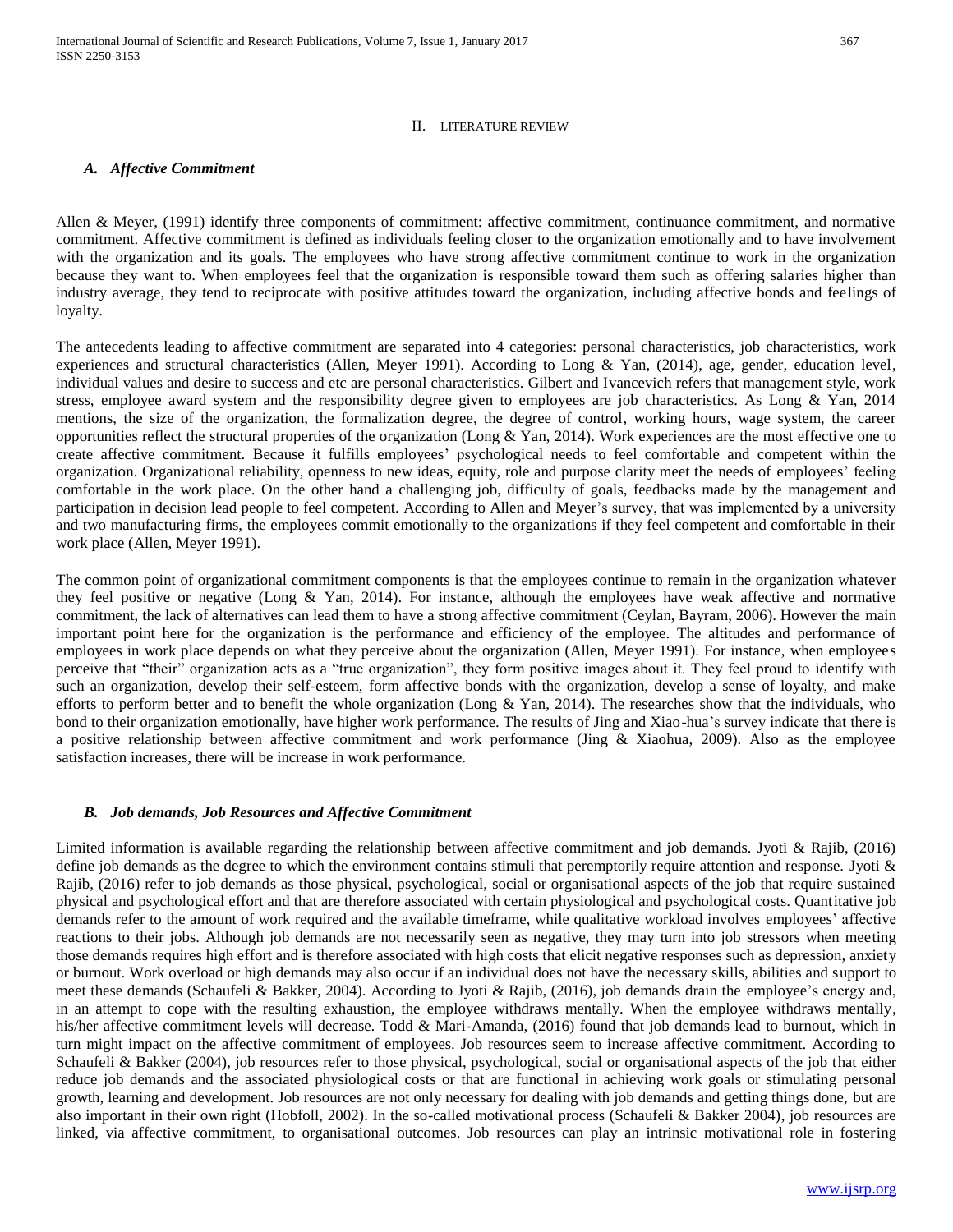individual growth, learning and development, or through an extrinsic motivational role that helps individuals achieve working goals. Job resources are linked to positive organisational outcomes via affective commitment. The effect of high job demands may be reduced by job resources such as providing feedback, social support and supervisory coaching (Alisha et al., 2016). If high job demands are coupled with high job resources, this could lead to affective commitment. Alisha et al., (2016) also state that job demands could lead to health problems via burnout, and that job resources could lead to turnover intention via affective commitment. In order to improve human performance and mental effort, one must make use of a motivation-driven process that includes job resources. Job resources play an intrinsic motivational role because they may help employees to grow, learn and develop. Job resources may also play an instrumental role in achieving work goals. According to Todd & Mari-Amanda, (2016) and Alisha et al., (2016), job resources fulfil the basic human needs for autonomy, competence and relatedness. In giving proper feedback, learning is fostered, increasing job competence, whereas decision latitude and social support satisfy the need for autonomy and the need to belong, respectively. Providing employees with optimal challenges, feedback and freedom in their work creates intrinsic motivation and increases their affective commitment (Todd & Mari-Amanda, 2016). Positive feedback seems to enhance affective commitment levels, whereas negative feedback diminishes it. Employees will be more attached to their organization if they regard their work as challenging and have the freedom to be independent in their work tasks. Wilmar, (2015) found that career development, identification with the organisation and a rewarding work environment also increase the affective commitment levels of employees. Employees will be more engaged in their work if the organisation provides them with opportunities to enhance their skills and abilities, and to manage their careers. When individuals identify with the organisation, they share in its success and are proud to deliver quality work. According to the self-determination theory of Todd & Mari-Amanda, (2016), work contexts that support psychological autonomy, competence and relatedness enhance wellbeing and increase intrinsic motivation (Wilmar, 2015). This intrinsic motivational potential is also supported by the Job Characteristics Theory (JCT) of Alisha et al., (2016). According to the JCT, every job has a specific motivational role that depends on the presence of five core job characteristics: skill variety, task identity, task significance, autonomy and feedback. The JCT further hypothesises that these core job characteristics are linked to positive results such as high-quality work performance, job satisfaction, and low absenteeism and turnover. According to the Effort-Recovery Model of Meijman & Mulder (1998), job resources may also play an extrinsic motivational role through work environments that offer many resources and foster the willingness to dedicate one's efforts and abilities to the work task. It is therefore likely that the work task will be completed successfully and that the work goal will be achieved. Support from colleagues and proper feedback from supervisors will thus increase the individual's likelihood of achieving work goals, and employees will thus be successful in their daily tasks. This will create an energy backflow to the individual. In either case, whether the satisfaction of basic human needs or the achieving of work-related outcomes, the results are positive and the chances for an individual to be engaged will increase. The tendency for employees to leave the organisation will also decrease if organisations provide their employees with valued job resources that enhance learning, growth and development (Wilmar, 2015). Schaufeli & Bakker (2004) found that work engagement is strongly predicted by job resources. It can therefore be expected that job resources have a positive relation to affective commitment. If the employee is provided with variety in his/her job, learning opportunities and autonomy, he/she will be more likely to attach in his/her work. This will make the employee's work more meaningful. In providing the employee with safety in terms of social support (in other words, good relationships with supervisor and colleagues), the employee will feel more secure and safe in his/her job. Ultimately, a positive, fulfilling relationship will exist between the employee and the employer, the employee will achieve work goals from which the employer can benefit, and the employer will provide the employee with valued resources in order to satisfy his/her basic work needs. The following hypotheses are therefore proposed:

**Hypothesis 1:** Low job demands lead to high levels of affective commitment levels among employees.

**Hypothesis 2:** High job resources in a manufacturing organisation lead to high levels of affective commitment among employees.

# *C. Research Theoretical Framework*

A theoretical framework refers to the theory that a researcher chooses to guide him/her in his/her research. Thus, a theoretical framework is the application of a theory, or a set of concepts drawn from one and the same theory, to offer an explanation of an event, or shed some light on a particular phenomenon or research problem. Figure 1 presents research theoretical framework, which explains the relationship between job demands, job resources and affective commitment.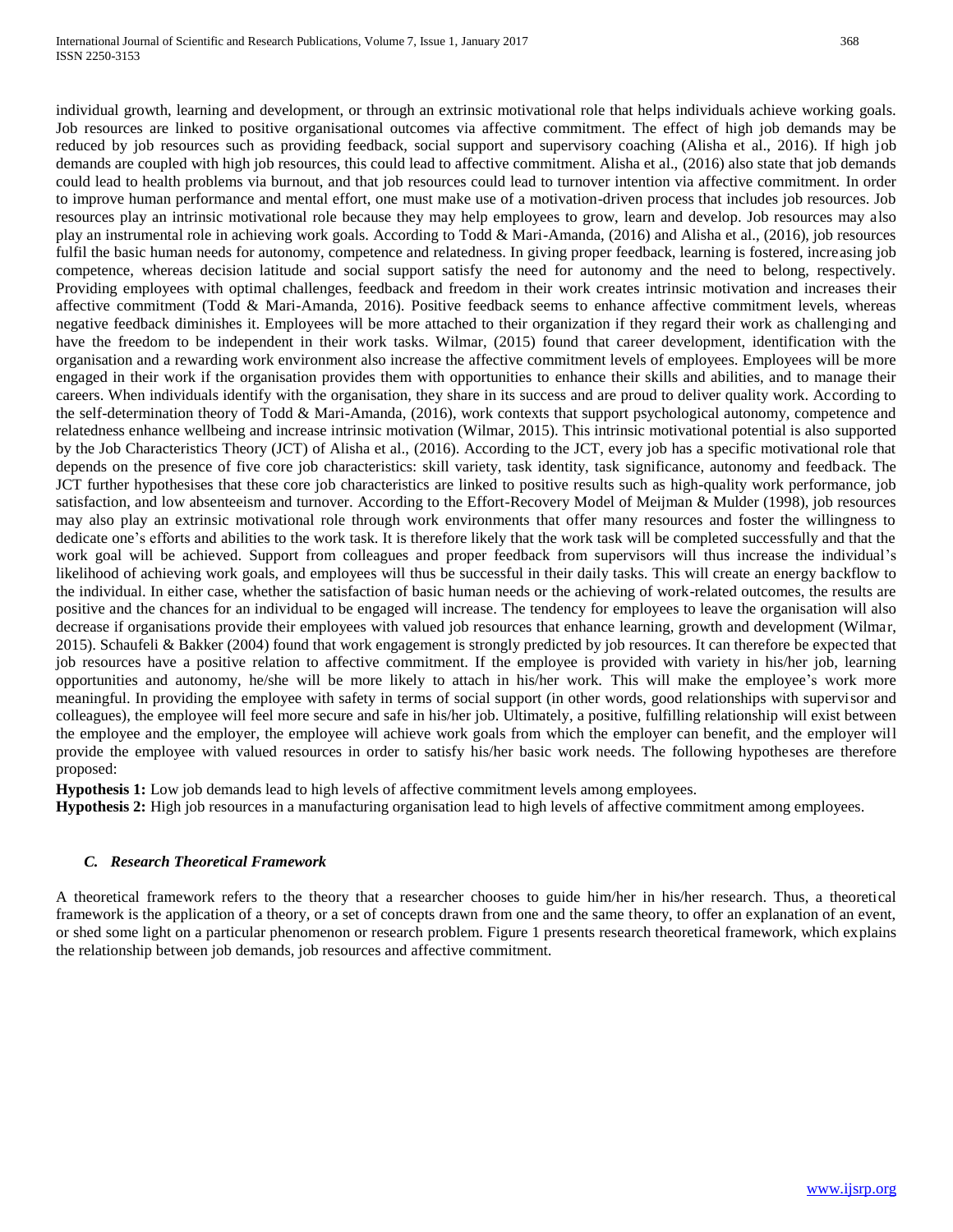

III. METHODOLOGY

# *A. Research Design*

Research design spells out how the research is carried out toward the accomplishment of research objectives and answering of questions. In other word, research design constitutes the outline for the collection, measurement and analysis data (Cooper and Schindler, 2013). Zikmund *et al*. (2012) defined research design as a master plan that outlines the methods and procedures for collecting and analyzing data. Moreover, research design helps the researcher in the allocation of inadequate resources by posing vital choices in methodology (Cooper and Schindler, 2013). The main research design employed in the present research was survey. Survey is defined as a measurement process that utilises a measurement tool called a questionnaire, measurement instrument, or interview schedule (Cooper and Schindler, 2013). Surveys attempt to describe what is happening or to study the reasons for an exacting business activity (Zikmund *et al*., 2012). The questionnaire is the most common information collection tool in business research (Cooper and Schindler, 2013). The questionnaire is the most extensively used information collection technique in a survey study (De Vaus, 2013). Questionnaire is an organized set of questions or measures used by respondents or interviewers to record answers data (Hair *et al*., 2010).

#### *B. Sample Size*

According to Cooper and Schindler (2013), sampling is the process whereby some elements from the population are selected to represent the whole population. Sample size is the number of units that is required to get accurate findings (Fink, 2003). For the purpose of this paper, the sample size was 95.

## *C. Data Collection*

According to Sekaran (2003), there are many methods that can be possibly used to collect data from respondents such as interviews and questionnaires. Interviews involve unstructured and structured approach. Interviews can differ from being highly unstructured to highly structured. Unstructured interviews are usually conducted by an extremely flexible approach. A questionnaire, on the other hand, is a pre-written set of questions that respondents are required to answer, which is generally within close defined alternatives (Sekaran, 2003). A questionnaire is an efficient data collection mechanism but only when the researcher is aware of what is required and the measures of the variables involved (Sekaran, 2003). In the present paper, questionnaires were used because the researcher was interested in getting specific responses on the issues at hand i.e., job demands and resources, and affective commitment via specific measurements.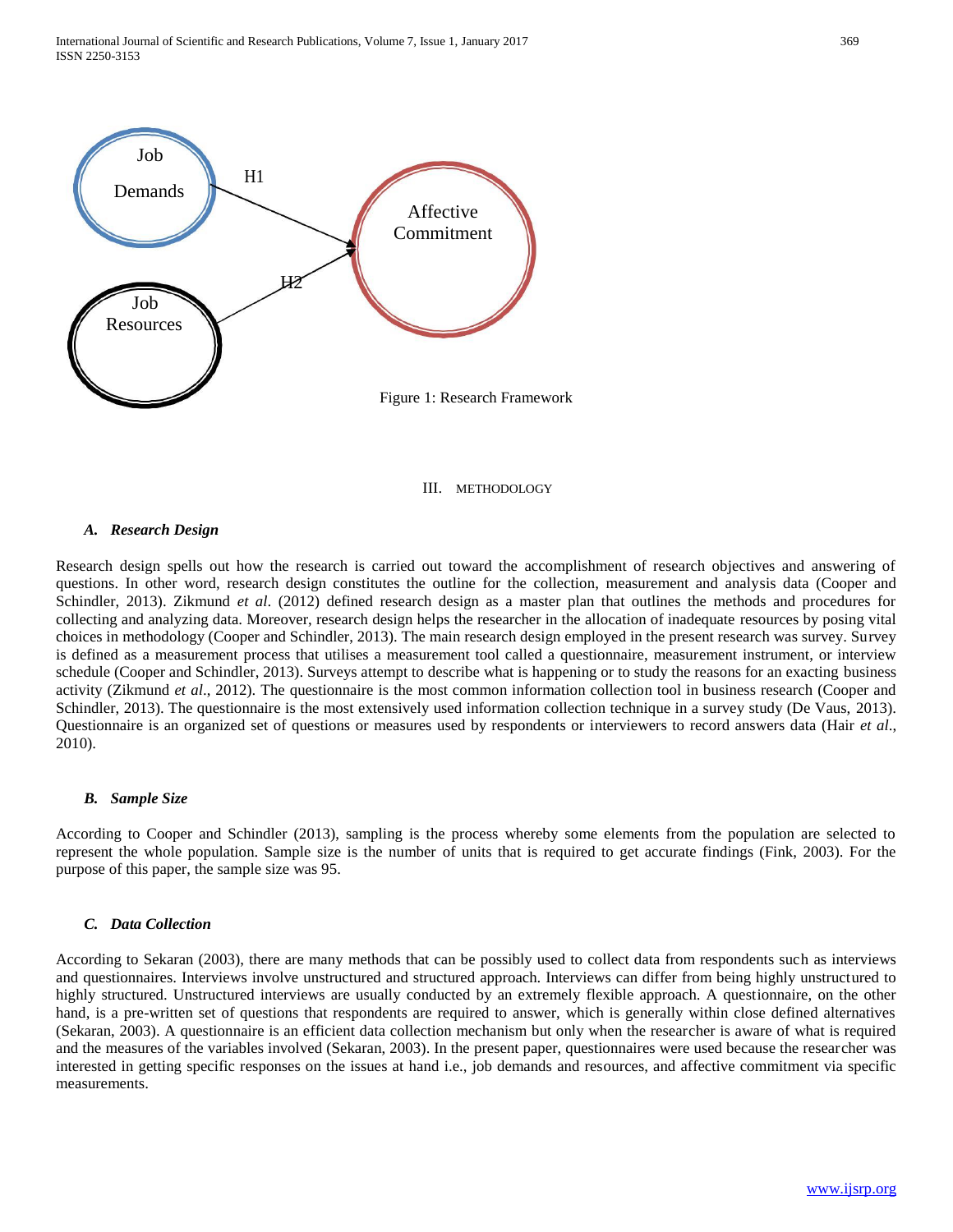International Journal of Scientific and Research Publications, Volume 7, Issue 1, January 2017 370 ISSN 2250-3153

# *D. Measures*

Three measuring instruments were used in this study, namely the Affective Commitment Scale (Meyer & Allen, 1991; Meyer, Allen & Smith, 1993), the Job Demands-Resources Scale (Rothmann, Strydom & Mostert 2006) and a demographic questionnaire.

#### IV. FINDINGS

The descriptive and inferential statistical methods were used to conduct the analysis. For hypotheses testing, the Pearson correlation coefficients were used. The first part of the analysis focused on the descriptive analysis of the respondents. At the end of gathering data, the reliability of the scales was analyzed.

The descriptive analysis focused on the variables such as gender, age, marital status and job status as shown in Table I. Male responders represented 61% while female responders were 39%. Most of the respondents (45.9%) were aged between 35 and 39 years old, 8.2% of the respondents were between 25 and 29 years old, 10.8% of the respondents were between 30 and 34 years old, 18.9% of the respondents were above 50 years old and 16.2% of the respondents were between 40 and 49 years old. Majority of the respondents were having job permanent and were married in a percentage of 72% and 65.8% respectively. While employees; who have contract jobs represented 28% and single staff were 34.2% of the total respondents.

| Table I: Demographic Information |                       |                |  |  |
|----------------------------------|-----------------------|----------------|--|--|
| Variable                         |                       | Percentage (%) |  |  |
| Gender                           |                       |                |  |  |
|                                  | Male                  | 61             |  |  |
|                                  | Female                | 39             |  |  |
|                                  | Age (in years)        |                |  |  |
|                                  | $25-29$               | 8.2            |  |  |
|                                  | 30-34                 | 10.8           |  |  |
|                                  | 35-39                 | 45.9           |  |  |
|                                  | 40-49                 | 16.2           |  |  |
|                                  | Above 50              | 18.9           |  |  |
|                                  | <b>Marital status</b> |                |  |  |
|                                  | Married               | 65.8           |  |  |
|                                  | Single                | 34.2           |  |  |
| Job status                       |                       |                |  |  |
|                                  | Permanent             | 72             |  |  |
|                                  | Contract              | 28             |  |  |

An exploratory and confirmatory factor analysis was performed in the study to ascertain the reliability of the measures by using Cronbach alpha reliability coefficient; .60 being the acceptable reliability coefficient level in terms of research standards as shown in Table I.

| Table II: Reliability Statistics |                                  |                   |  |  |
|----------------------------------|----------------------------------|-------------------|--|--|
| <b>Main Variable</b>             | <b>Sub variables</b>             | Cronbach's alphas |  |  |
| <b>JOB DEMANDS</b>               | <b>Ouantitative Demands (OD)</b> | .844              |  |  |
|                                  | Physical Demands (PD)            | .865              |  |  |
|                                  | <b>Emotional Demands (ED)</b>    | .821              |  |  |
| <b>JOB RESOURCES</b>             | Skill Variety (SV)               | .901              |  |  |
|                                  | Task Significance (TS)           | .881              |  |  |
|                                  | Task Identity (TI)               | .845              |  |  |
| <b>AFFECTIVE</b>                 | Affective Commitment             | .899              |  |  |
| <b>COMMITMENT</b>                |                                  |                   |  |  |

As it can be seen in Table I, the measures of the study are reliable because all the variables have an acceptable reliability coefficient which ranged from .821 to .901.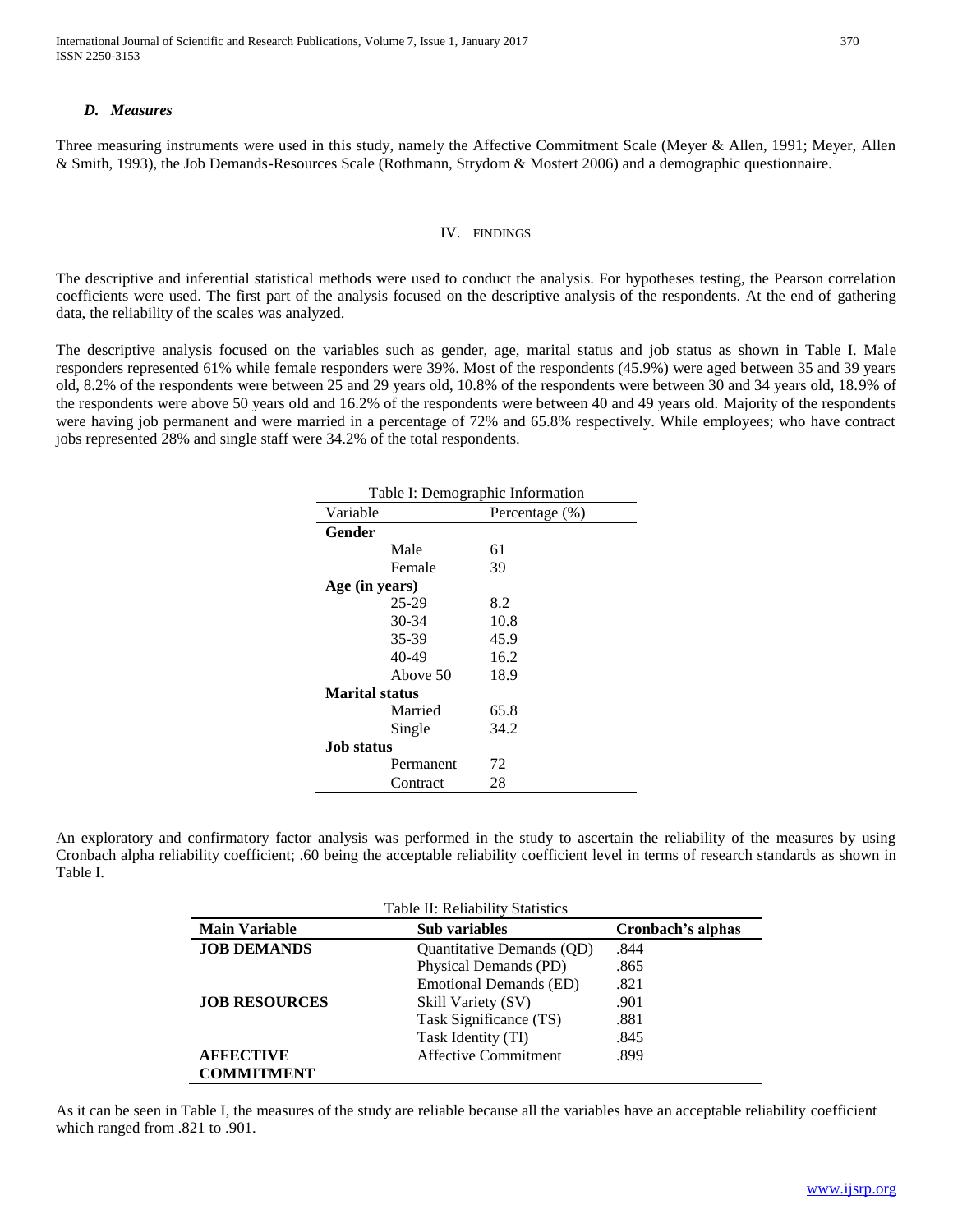The correlation data shows the relationship between the independent and dependent variables of study as shown in Table III. The table displays correlation coefficients between these variables. The correlation coefficients are a measure of the strength of the association between any two metric variables (Hair et al., 2003). The results of the Pearson correlation show that all of the dimensions of the independent variables and dependent variable were positively correlated to each other. The results of Table III demonstrated that there is negative significant Pearson correlation between job demands and affective commitment  $(r=-.455; p=0.034)$  and the correlation is significant if the p=.05 or less than that. The correlation shows that there is positive significant relationship between job resources and affective commitment  $(r=.543; p=.021)$ . Hence the alternative hypothesis is accepted.

Table III: Pearson Correlations between Variables

| Pearson                  | Pearson Correlation | <b>Hypothesis</b> |
|--------------------------|---------------------|-------------------|
| Correlation              | Coefficient (r)     | Support           |
| $JD \rightarrow AF$      | $-.455*$            | Yes               |
| $\rightarrow$ AF<br>.IR. | -543*               | Yes               |

\*. Correlation is significant at the .05 level (2-tailed) JD: Job Demands, JR: Job Resources and AF: Affective Commitment

In order to analyse the levels of job demands, job resources and affective commitment of the employees; an analysis of mean test was conducted as it was documented in Table IV. As it can be seen from Table IV, the affective commitment level among employees' in telecommunication sector in Somaliland as affective commitment of the employees' was rated to be "moderate" (mean = 3.55). Similarly, the level of the other variables such as job demands and job resources were also moderate of mean from 3.11 to 3.61.

| Table IV: Mean values       |      |  |  |  |
|-----------------------------|------|--|--|--|
| <b>Variables</b>            | Mean |  |  |  |
| Quantitative Demands (QD)   | 3.35 |  |  |  |
| Physical Demands (PD)       | 3.51 |  |  |  |
| Emotional Demands (ED)      | 3.11 |  |  |  |
| Skill Variety (SV)          | 3.21 |  |  |  |
| Task Significance (TS)      | 3.32 |  |  |  |
| Task Identity (TI)          | 3.61 |  |  |  |
| <b>Affective Commitment</b> | 3.55 |  |  |  |

# V. DISCUSSION

The aims of this study were to investigate the affective commitment of employees, as well as the relationship between job demands, job resources and affective commitment. The results showed that participants experience a level of affective commitment above the national norm. Affective commitment was best predicted by job resources while job demands showed a weak relationship with affective commitment. The results of this study confirmed that job resources, namely skill variety, task significance and task identity, are positively related to affective commitment, and that job demands (overload) are negatively related to affective commitment.

The results of this study further showed that job demands were not significantly related to the engagement of participants. Therefore, the first hypothesis of the study is accepted. Job demands, such as high physical demands, quantitative workload and emotional workload, did not play a significant role in terms of the affective commitment of participants. It seems that employees will be more attached in their organization if the necessary job resources, such as organisational support and growth opportunities, are provided, regardless of the level of job demands. Hakanen, Bakker & Demerouti (2005) showed that if job demands increase with a lack of increase in job resources, it will have a negative effect on the affective commitment levels of employees.

Fifty-one per cent of the variance in affective commitment of participants in this study was predicted by organisational support and growth opportunities. These results also support the second hypothesis of this study, namely that job resources predict the affective commitment of employees. However, two job resources, namely skill variety and task significance, appear to play a significant role in terms of the affective commitment of employees. Growth opportunities in a job, such as variety, learning opportunities and autonomy,